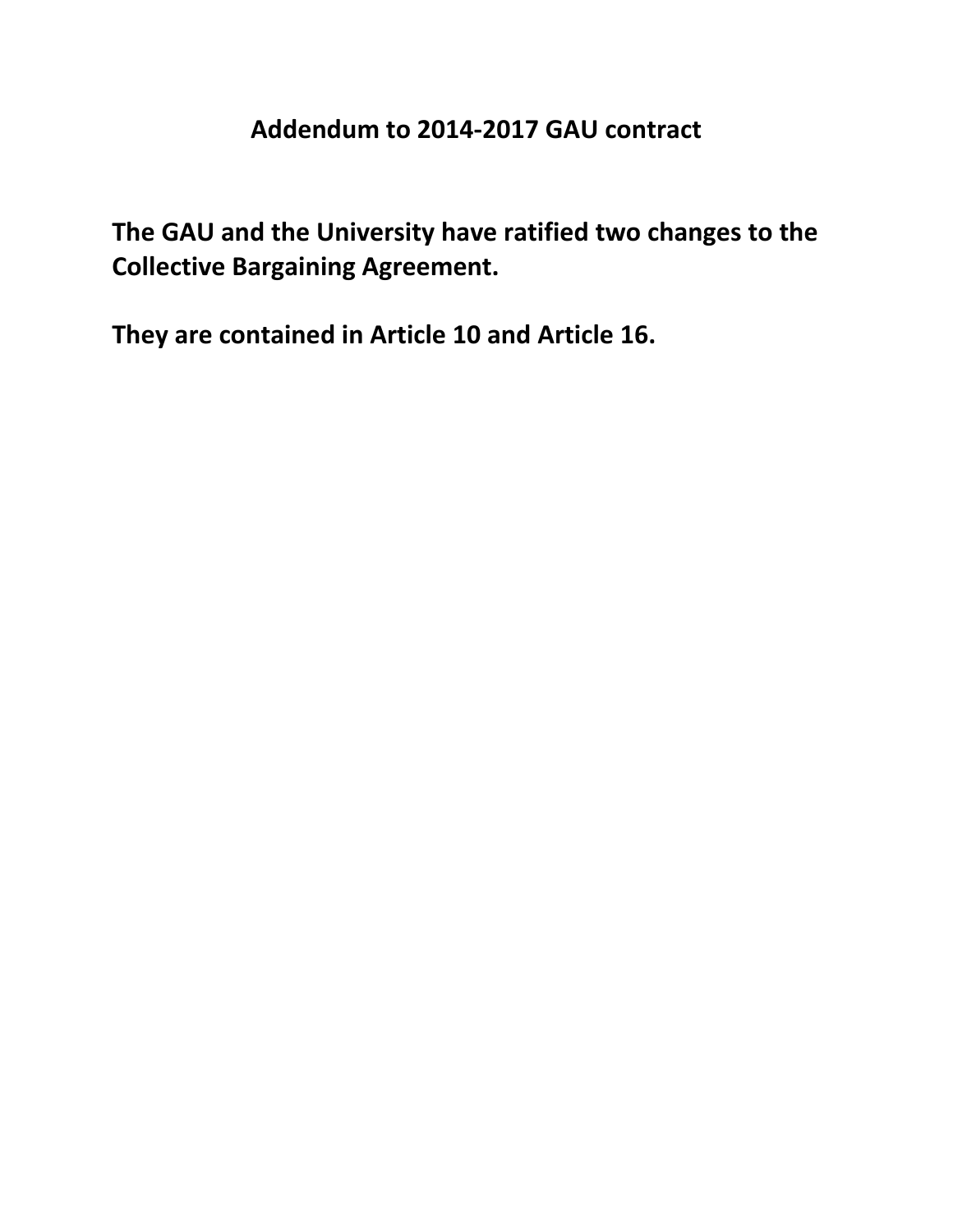## **Article 10**

10.1 Minimum Stipend. Each nine-month (9) employee on a .50 FTE appointment shall be guaranteed a minimum stipend of \$ 15,000 (or a minimum of \$20,078) for each twelvemonth (12). Appointments greater or less than .50 FTE shall be paid at a stipend rate representing a proportion of this minimum as determined by the fractional FTE appointment and the budgeted weeks of activity.

10.2 Fee Deferral. For the purposes of this section, "fees" is defined to include the Capital Improvement Trust Fund Fee, the Student Financial Aid Fee, the Technology Fee, the Activity and Service Fee, the Athletic Fee, the Health Fee, the Transportation Fee, and any other non-tuition charge assessed on a per credit hour basis. Such fees shall be paid by the due dates as follows:

| Fall Semester    | November 15 |
|------------------|-------------|
| Spring Semester: | March 15    |
| Summer A         | June 7      |
| Summer B:        | July 15     |
| Summer A and B:  | July 15     |
|                  |             |

10.3 Each continuing employee shall receive a raise of \$290, effective January 2017.

10.4 Initial Payment. Each employee shall receive the first paycheck of a new appointment within six (6) weeks of receipt by the Office of Human Resources of the properly completed appointment papers.

10.5 Nothing contained herein shall prevent the university or its units from providing salary increases beyond the increases specified above.

10.6 Fee Relief. In addition to the above, the university will provide each employee with a \$60 raise, effective January 1, 2017.

for University of Florida Board of Trustees

| Approved:                 | Approved: |  |
|---------------------------|-----------|--|
| for University of Florida | GAU       |  |

Date: \_\_\_\_\_\_\_\_\_\_\_\_\_\_\_\_\_\_\_\_ Date: \_\_\_\_\_\_\_\_\_\_\_\_\_\_\_\_\_\_\_\_